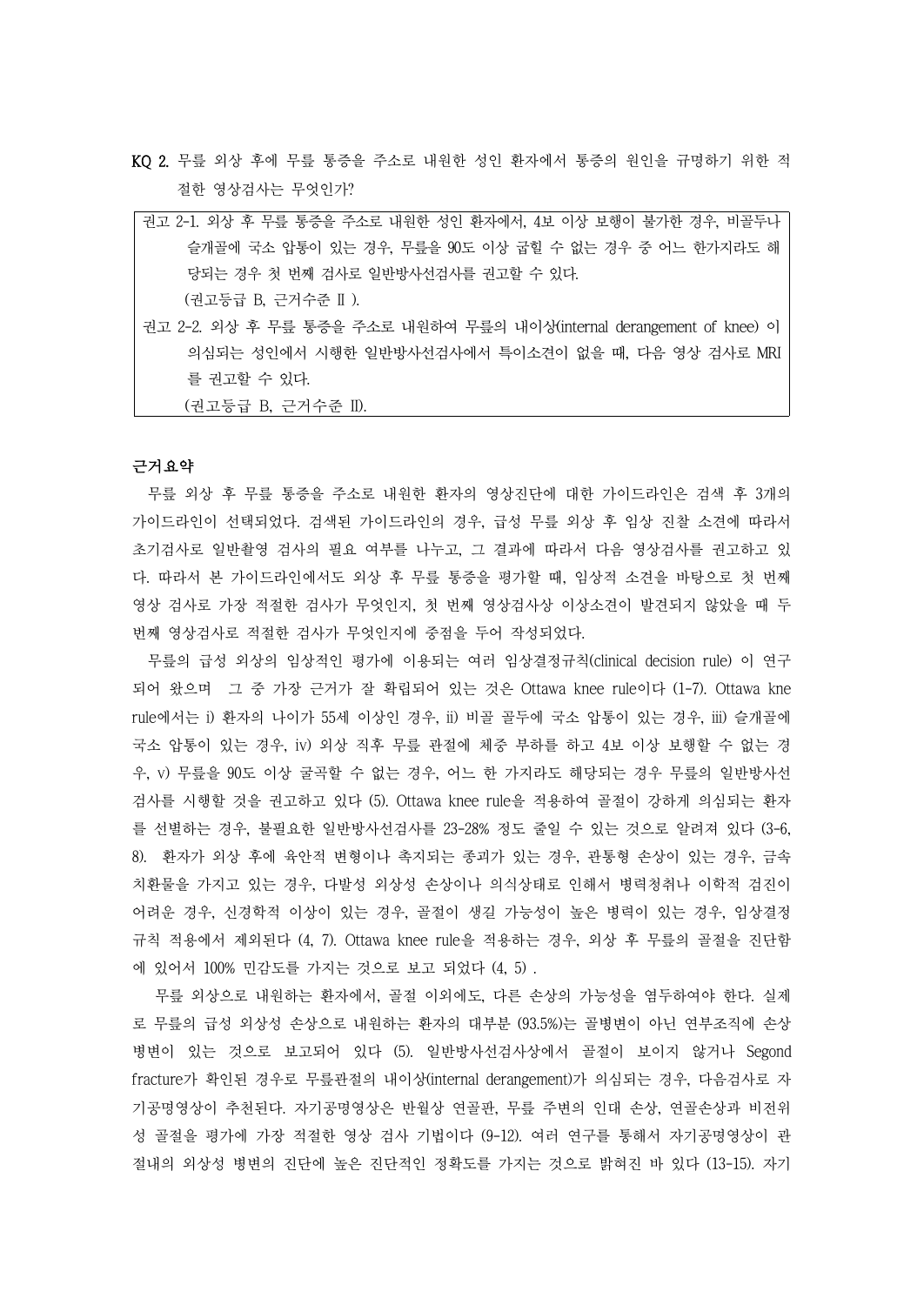공명영상의 진단적 성능은 내반월상연골판 손상의 경우 민감도 91.4-93%의, 특이도 81.1-88%, 외반 월상연골판 손상의 경우 민감도 76-79%, 특이도 93.3-96%, 전방십자인대 손상의 경우 민감도 86.5-94% 특이도 94-95.2% 로 보고되었다 (15, 16). 무릎 외상환자에서 자기공명영상을 시행하는 경 우, 환자의 최종진단까지의 시간을 단축시키고, 추가적인 진단검사의 횟수를 줄이며, 외상 후 첫 6 주의 삶의 질을 향상시킬 수 있는 것으로 보고되었다 (17). 무릎 관절을 전문분야로 하는 정형외과 의사가 무릎의 내이상을 평가하는 여러 임상 진찰 소견을 종합적으로 판단하는 경우, 자기공명영상 과 비견할 만한 진단적인 가치가 있는 것으로 여러 연구를 통해서 밝혀진 바 있다 (18-24). 무릎 외 상 후 내이상이 의심되는 환자의 경우, 자기공명영상을 다음 검사로 시행하는 것이 추천되며, 임상 진찰 소견과 종합적인 판단이 필요하다.<br><br>**권고 고려사항** 

### a. 이득과 위해

외상 후 무릎 통증을 호소하는 환자에서 일차적인 검사는 일반방사선검사이지만, 외상 후 무릎 통증을 호소하는 환자의 상당수가 골병변은 없이 연부조직 손상을 보인다는 점과, 일반촬영은 방사 선 피폭을 동반한다는 점을 고려하여, 임상적으로 골절이 의심되는 경우에 선택적으로 시행하여야 한다.<br>-<br>MRI는 접근성이 낮고 고가인 단점이 있으나, 방사선 피폭이 없고, 무릎 내부의 여러 구조물들을

한 번에 확인할 수 있다는 장점이 있다. 이를 통해 무릎통증을 일으킬 수 있는 다양한 원인을 진단 하거나 배제할 수 있다. MRI는 외상성 무릎 통증의 원인을 규명하는데 우수하지만 일차 검사로 시 행하는 데에는 충분한 근거가 확립되지 않았으며, 일반 촬영에서 이상소견이 발견되지 않으나, 임상 적으로 무릎 관절의 내이상이 의심되는 경우에 한해 다음 영상 검사로 고려할 수 있다.

## b. 국내 수용성과 적용성(Acceptability and Applicability)

진료지침의 국내 수용성과 적용성은 평가결과 큰 무리가 없는 것으로 판단되었다. 수용성과 적용 성 평가표는 부록 2에 제시되었다.

# c. 검사별 방사선량

일반방사선검사 4 슬관절 MRI 0

## 참고문헌

- 1. Jackson JL, O'Malley PG, Kroenke K. Evaluation of acute knee pain in primary care. An n Intern Med. 2003;139(7):575-88.
- 2. Seaberg DC, Jackson R. Clinical decision rule for knee radiographs. Am J Emerg Med. 1 994;12(5):541-3.
- 3. Cheung TC, Tank Y, Breederveld RS, Tuinebreijer WE, de Lange-de Klerk ES, Derksen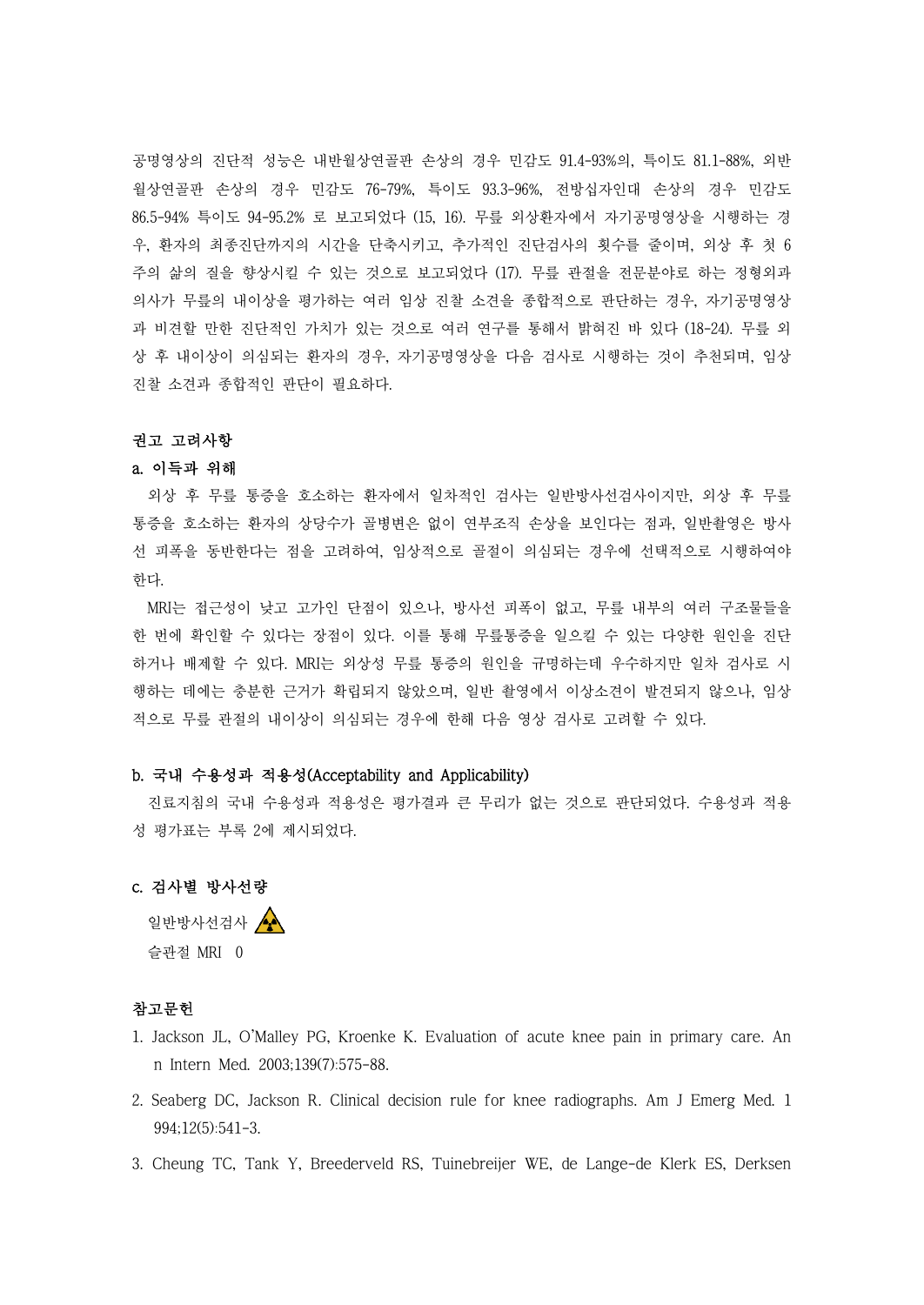RJ. Diagnostic accuracy and reproducibility of the Ottawa Knee Rule vs the Pittsburgh Decision Rule. Am J Emerg Med. 2013;31(4):641-5.

- 4. Stiell IG, Greenberg GH, Wells GA, McDowell I, Cwinn AA, Smith NA, et al. Prospective validation of a decision rule for the use of radiography in acute knee injuries. JAMA. 1 996;275(8):611-5.
- 5. Stiell IG, Greenberg GH, Wells GA, McKnight RD, Cwinn AA, Cacciotti T, et al. Derivati on of a decision rule for the use of radiography in acute knee injuries. Ann Emerg Me d. 1995;26(4):405-13.
- 6. Stiell IG, Wells GA, McDowell I, Greenberg GH, McKnight RD, Cwinn AA, et al. Use of radiography in acute knee injuries: need for clinical decision rules. Acad Emerg Med. 19 95;2(11):966-73.
- 7. Weber JE, Jackson RE, Peacock WF, Swor RA, Carley R, Larkin GL. Clinical decision ru les discriminate between fractures and nonfractures in acute isolated knee trauma. Ann Emerg Med. 1995;26(4):429-33.
- 8. Stiell IG, Wells GA, Hoag RH, Sivilotti ML, Cacciotti TF, Verbeek PR, et al. Implementati on of the Ottawa Knee Rule for the use of radiography in acute knee injuries. JAMA. 1997;278(23):2075-9.
- 9. Hayes CW, Coggins CA. Sports-related injuries of the knee: an approach to MRI interpr etation. Clin Sports Med. 2006;25(4):659-79.
- 10. Sanders TG, Miller MD. A systematic approach to magnetic resonance imaging interpret ation of sports medicine injuries of the shoulder. Am J Sports Med. 2005;33(7):1088-105.
- 11. Ben-Galim P, Steinberg EL, Amir H, Ash N, Dekel S, Arbel R. Accuracy of magnetic r esonance imaging of the knee and unjustified surgery. Clin Orthop Relat Res. 2006;447:1  $00-4.$
- 12. Moore SL. Imaging the anterior cruciate ligament. Orthop Clin North Am. 2002;33(4):663 -74.
- 13. De Smet AA, Tuite MJ. Use of the "two-slice-touch" rule for the MRI diagnosis of me niscal tears. AJR Am J Roentgenol. 2006;187(4):911-4.
- 14. Magee T, Williams D. 3.0-T MRI of meniscal tears. AJR Am J Roentgenol. 2006;187(2):3 71-5.
- 15. Oei EH, Nikken JJ, Verstijnen AC, Ginai AZ, Myriam Hunink MG. MR imaging of the m enisci and cruciate ligaments: a systematic review. Radiology. 2003;226(3):837-48.
- 16. Crawford R, Walley G, Bridgman S, Maffulli N. Magnetic resonance imaging versus arth